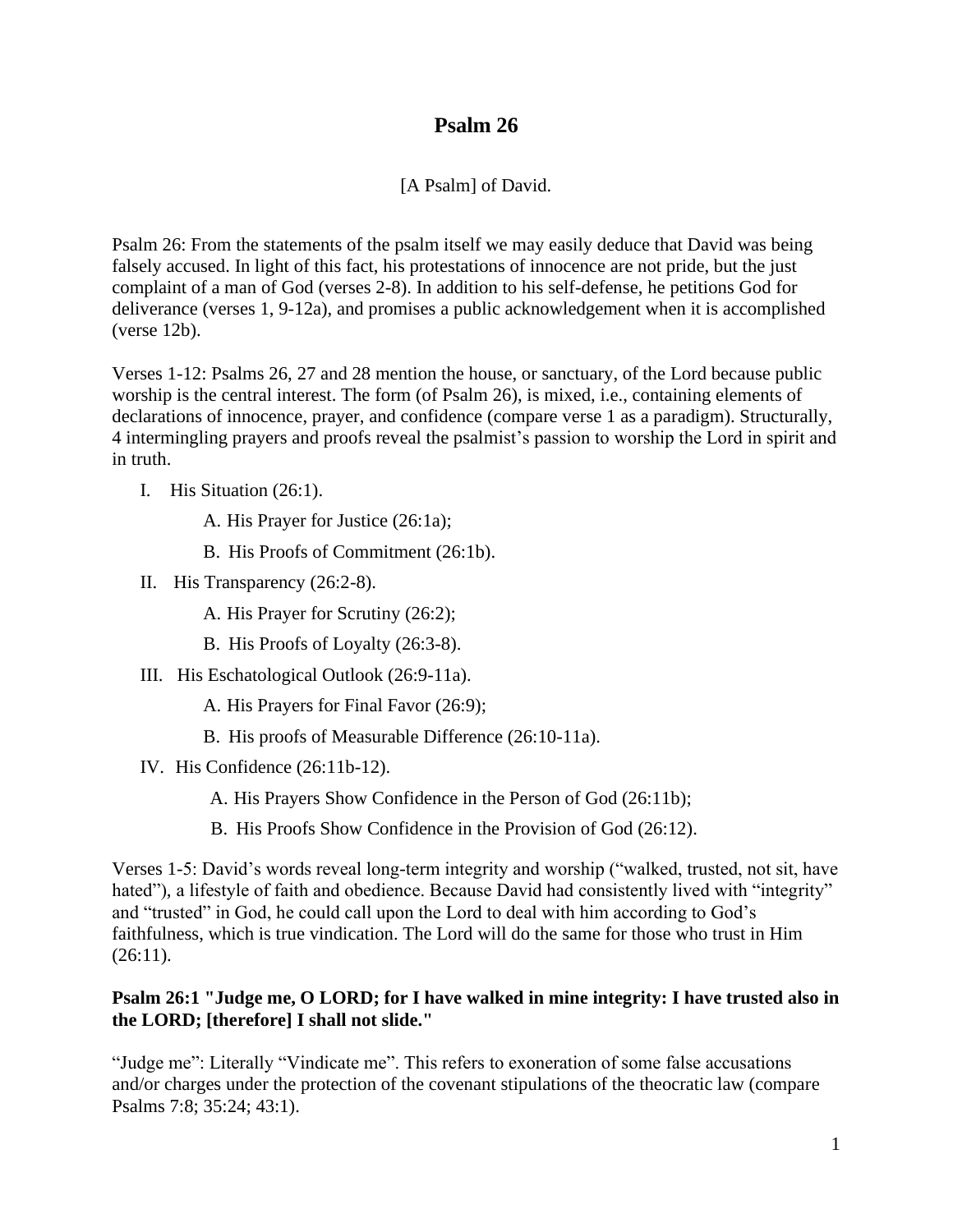"Mine integrity": Again, this is not a claim to perfection, but of innocence, particularly as viewed within the context of ungrounded "legal" charges (compare Psalm 7:8; Prov. 10:9; 19:1; 20:7; 28:6).

"I shall not slide" (compare Psalms 18:36; 37:31; 73:18-20).

The slide here, is similar to what we would call backslide. Integrity could mean unblemished. I am so glad that Jesus is the Judge of the world. I believe this is what David is saying for himself and others here. We know we will be judged fairly, if Jesus is the Judge. Notice also, that he put his trust in the Lord. When we put our trust in the Lord, it means that He has already paid the price in full for our sin. Our sin has been done away with, if we put our trust in Jesus. Notice also, that David has walked in the salvation he received. We must walk in our salvation, as well. We must not go back to the old life style. When you back slide, it means you have gone back to your sinful way of life. We must all say with David, God I trust your judgement.

## **Psalm 26:2 "Examine me, O LORD, and prove me; try my reins and my heart."**

"Examine me … prove … try": Theses 3 invitations to divine scrutiny are essentially synonymous ways of testing, refining, and purifying (compare Psalms 11:4-5; 12:6; 17:3; 66:10; see Jer. 17:9-10).

God looks upon the heart of man, and not at the outward appearances. David is explaining here, that he wants God to look into his heart and see that it is not evil. This prayer that David prayed in the verse above, is like us saying purge me Lord. My prayer and your prayer should be like this, that God would judge us now and burn out all of the evil left in us. Wash me, and I shall be whiter than snow.

## **Psalm 26:3 "For thy lovingkindness [is] before mine eyes: and I have walked in thy truth."**

The psalmist now enters upon an enumeration of the points of conduct on which his confidence in his integrity rests. They are six points, three positive and three negative. First of all, he keeps God's lovingkindness, or mercy, ever before his eyes; reflects on it, meditates on it, presents it to his thoughts continually.

And I have walked in thy truth. By faith in Christ, who is the truth of all promises, prophecies, types, and figures. In the word of truth, by abiding by it, and walking according to it. And in the truth of worship, in all the commandments and ordinances of the Lord. And to walk herein he used himself, and was constant in, as the word signifies. And nothing more engages one to walk in Christ, as he has been received and to walk as becomes his Gospel. And in all holy conversation and godliness, than the love of God manifested to the soul. This being set continually before our eyes encourages faith and hope, and influences a holy life and cheerful obedience to the will of God.

The love of God (Agape), is so far above even the knowledge of mankind. Try to explain to me how God could love you and me enough to send His Son to be crucified that we might be saved. God's lovingkindness is everywhere I look. Along with David I can say, I could not live without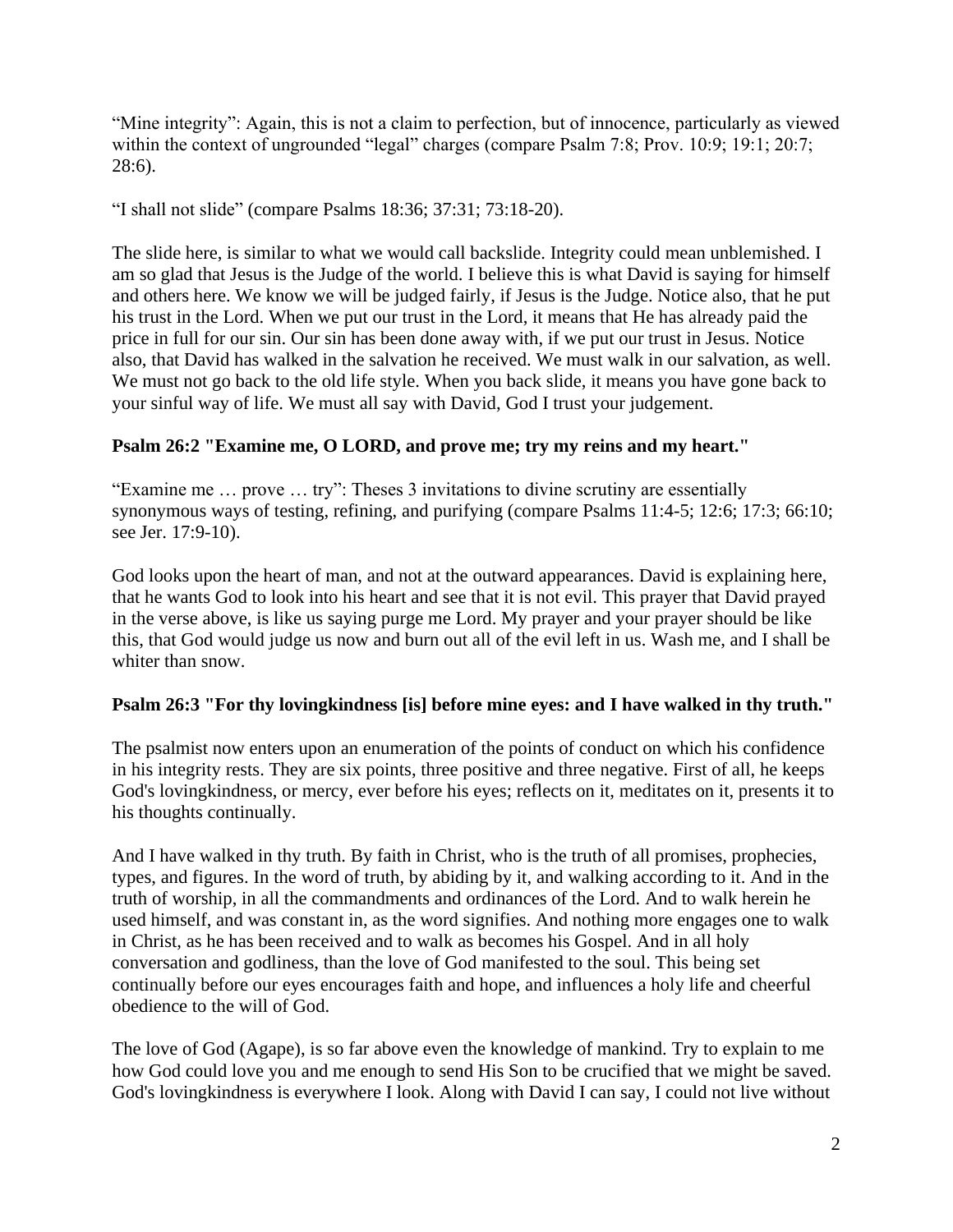the truth of God to guide me. Man (who does not know God and His truth), lives like no more than an animal. It is the morality that we live by through God that makes us better.

Verses 4-5: This language suggests that David is making a personal application of the characteristics of Psalm 1:1.

## **Psalm 26:4 "I have not sat with vain persons, neither will I go in with dissemblers."**

That is, chosen or used to converse with them. I have been so far from an approbation or imitation of their wicked courses, that I have avoided even their company. And, if I accidentally came into it, yet I would not continue in it.

"Neither will I go in with dissemblers": Neither will I walk with them or be found in their company. The word here rendered "dissemblers" means those who are "hidden" or "concealed." Those who hide their purposes or designs from others, or who conceal their real character and intentions. Thus used, the word denotes hypocrites, whose real character is "concealed" or "hidden" from the world. The psalmist says that he had not associated with such people, but that His companionship had been with the open, frank, and sincere. On this he relied as one evidence of his piety; and this is always an evidence of true religion (see the notes at Psalm 1:1).

Vain in the verse above, means untruth or deceitful. Dissemblers means evil people. David is saying here that he does not associate with evil, deceitful people. We also, have been warned over and over not to fellowship with those of unbelief.

2 Corinthians 6:14 "Be ye not unequally yoked together with unbelievers: for what fellowship hath righteousness with unrighteousness? and what communion hath light with darkness?"

This does not mean that you cannot go and witness to the lost. It does mean not to partake of their evil deeds to witness to them. Witness and go home. Don't stay and get involved in their sinful way of life.

#### **Psalm 26:5 "I have hated the congregation of evildoers; and will not sit with the wicked."**

That do harm to the persons, characters, or properties of men. And who meet together in bodies, to consult and form schemes to do mischief, and have their assemblies to encourage each other in it. These, their works and actions, the psalmist hated, though not their persons. And showed his dissatisfaction of them, and dislike and disapprobation of them, by absenting from them (see Jer. 15:17).

"And will not sit with the wicked": That is, I will not be associated with them. This was the fixed purpose of his soul; and this was then, as it is now, an evidence of true piety. This moreover is an "indispensable" evidence of piety. He who does sit with the wicked and who makes them his companions and friends; who unites with them in their plans and purposes; or who partakes with them in their special amusements and pursuits, cannot possibly be a pious man. If he mingles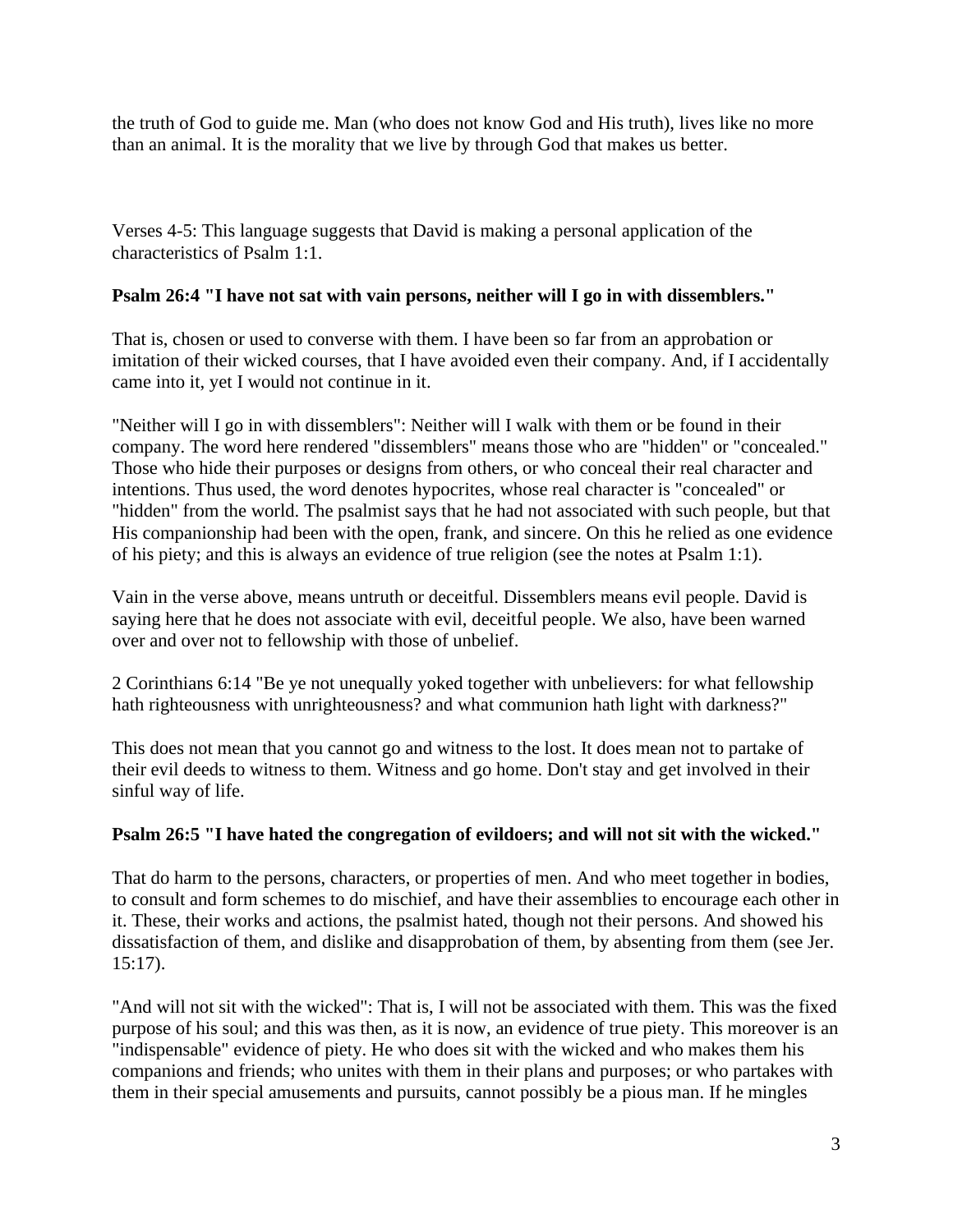with such people at all, it must be only as demanded by the necessities of social or civil life. Or in the transactions of business. Or for the purpose of doing them good. If it is for other purposes such as making them his chosen companions and friends, he gives the clearest evidence that his heart is with them, and that it is not with God.

David was very smart in the fact that he stayed away from evildoers. I have said before, many times someone goes along just for a ride and gets arrested with the person they are with by association. To sit with the wicked shows fellowship. If we do not hate evil, we are apt to get involved in it. We have to make a decision which side we are on. Are we godly people, or have we chosen to sit with the ungodly?

## **Psalm 26:6 "I will wash mine hands in innocency: so will I compass thine altar, O LORD:"**

Personal cleansing is a necessary prerequisite for acceptable worship (compare Psalm 24:3-4).

We know that Pilate washed his hands of the matter of crucifying Jesus. It was as if he was saying, this is innocent blood you are shedding. I wash my hands of the whole matter. In other words, I am innocent. This is what David is saying here. I am innocent of wrong doing. Compass means to revolve around. This then, means that David walked near and around the altar. Notice, also, that David realizes the altar is God's. This washing of David's hands was very similar to Pilate. They were both saying to those around, I am innocent, I wash my hands of the matter.

## **Psalm 26:7 That I may publish with the voice of thanksgiving, and tell of all thy wondrous works.**

Literally, "that I may cause to be heard;" that is, that I may make known to others. The idea is, that he would make known to others what he had learned from God. Or that He would make known to them the delights of His service, and seek to win them to His worship. This he would do with a thankful remembrance of the favors which he had himself enjoyed, or as an expression of his gratitude for the mercies which had been conferred on him. As expressive of his gratitude to God, he would endeavor to win others also to His service.

"And tell of all thy wondrous works": Of creation and providence; and especially of grace and redemption. This is the business of saints in God's house below, and will be their employment in heaven to all eternity. Jarchi on the place says, that this song of praise has in it what relates to future times. To Gog, to the days of the Messiah, and to the world to come.

We should be constantly giving the sacrifice of praise to God. Even the disciples were told of Jesus to go out and spread the good news of the gospel. We know that in the gospels, we are told that those who are ashamed of Jesus on this earth, Jesus will be ashamed of them in heaven. Those who give Him praise here, He wilt exalt before His Father and the angels.

Revelation 3:5 "He that overcometh, the same shall be clothed in white raiment; and I will not blot out his name out of the book of life, but I will confess his name before my Father, and before his angels."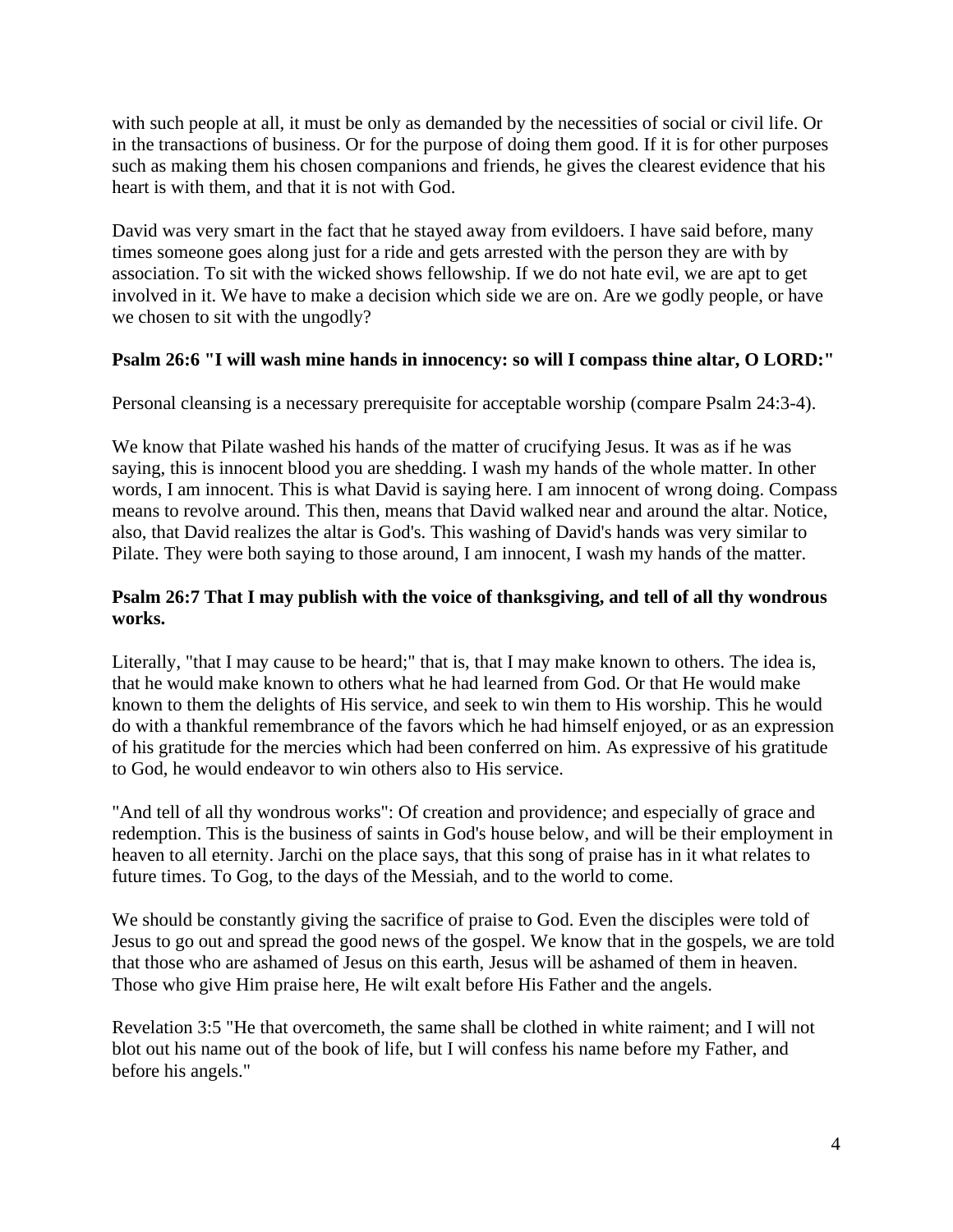To tell anything at all about God would be telling of His wondrous works.

John 21:25 "And there are also many other things which Jesus did, the which, if they should be written every one, I suppose that even the world itself could not contain the books that should be written. Amen."

We would be telling of His wondrous work from now to the end of time, if we told of all His wondrous works.

#### **Psalm 26:8 "LORD, I have loved the habitation of thy house, and the place where thine honor dwelleth."**

"Thine Honor": God's "honor" most frequently refers to His self-manifestation, e.g., His attributes revealed and exhibited (see note on Lev. 9:23).

We are told how important it is to gather at the Lord's house. Jesus said, My house shall be called a house of prayer. It troubles me greatly in our society today, how little respect we show God in His house. Of course, He dwells in us, but the church where you go to church is also His habitation. Do you love to go to church? Why do you go to church? If we go for any other reason than to fellowship with God in and through His Word, we are going for the wrong reason. We need to get back to where the house of God is a place of worship, not a place of entertainment. Everything in the church should be dedicated to holy work. We are standing on holy ground, when we go to church. We should go to church to commune with God.

Verses 9-12: "Gather not my soul with sinners" is David's request to not be grouped with the ungodly (28:3). Sinners are those who live contrary to the will of God, who betray their distaste for God through their love of violence, "mischief", and "bribes" (1 Sam 8:3).

"My foot standeth in an even place" speaks of stability, integrity, and firm footing.

Verses 9-11: This is another sharp contrast between the injurious and the innocent.

## **Psalm 26:9 "Gather not my soul with sinners, nor my life with bloody men:"**

Unite me not in one doom with open sinners. That is, my life, as it is explained in the next clause. With sinners, profligate and obstinate sinners, as the following words describe them, such being often called sinners by way of eminence. Do not bind me up in the same bundle, nor put me in the same accursed and miserable condition with them. Seeing I have loved thy house and worship, and endeavored to serve thee acceptably. Not only with ceremonial cleanness, but with moral purity of heart and life. Do not deal with me as thou wilt with those that are filled with ungodliness and unrighteousness. Do not destroy me with them.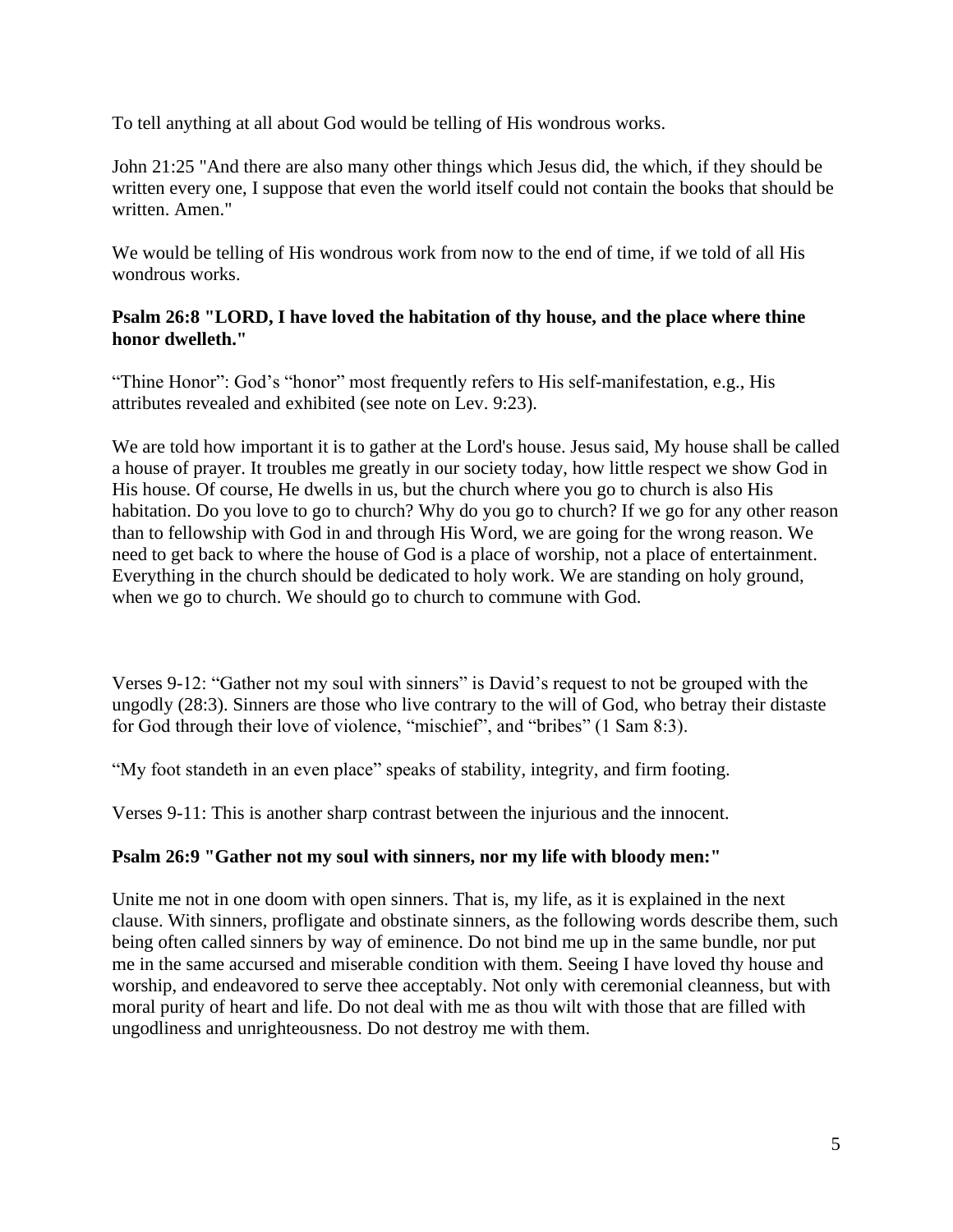"Nor my life with bloody men": That thirst after blood, lie in wait for it, shed it, and are drunk with it, as the antichristian party. These God abhors and detests. Nor shall they live out half their days, and their end is miserable.

We know that in this world we live in the midst of sinners. We also know when harvest time for the reaping of the earth comes, the wheat and the chaff are gathered together. Then comes the separation. The wheat will be carried off into God's barn (heaven), and the chaff shall be burned. David is saying, let me be the wheat. I do not want to go the way of the sinner. David is saying, whatever you do, don't put me with these evil men. Bloody men were repulsive to David, and they should be repulsive to us as well.

## **Psalm 26:10 "In whose hands [is] mischief, and their right hand is full of bribes."**

The word here rendered "mischief," means properly "purpose, counsel, plan;" and then an evil purpose, "mischief, wickedness, crime." The idea is, either that they intended to do mischief, and that they employed their hands to accomplish it, or that the fruit or result of their wicked plans was in their hands. That is, they had in their possession what they had secured by robbery, plunder, or dishonesty.

"And their right hand is full of bribes": Whereby the eyes of judges are blinded, the words of the righteous perverted, men's persons respected, and judgment wrested (Deut. 16:19).

David goes into detail here, about the evil that these sinners are doing. The right hand has to do with spiritual blessing. This really just means all kinds of evil dealings.

## **Psalm 26:11 But as for me, I will walk in mine integrity: redeem me, and be merciful unto me.**

In which he had hitherto walked (Psalm 26:1). Or it may express his faith, that after he was gathered by death he should walk in uprightness and righteousness. In purity and perfection, with Christ dressed in white, and behold the face of God in righteousness (see Isa. 57:1).

"Redeem me": From the vain conversation of the wicked, from all troubles, and out of the hands of all enemies.

"And be merciful unto me": Who was now in distress, being persecuted by Saul, and at a distance from the house of God. This shows that mercy is the source and spring of redemption, both temporal and spiritual. And that the psalmist did not trust in and depend upon his present upright walk and conversation. But in redemption by Christ, and upon the mercy of God in Christ.

David is saying, as for me and my house, we will serve God. David knows his redemption lies in the mercy of God. Our redemption depends upon the mercy of God toward us. Our cry should be: be merciful to me Lord, for I am a sinner. Redeem my soul from everlasting torment. I do not deserve it, but give me life everlasting in heaven with Jesus. Count my faith in Jesus Christ my Lord as righteousness for me.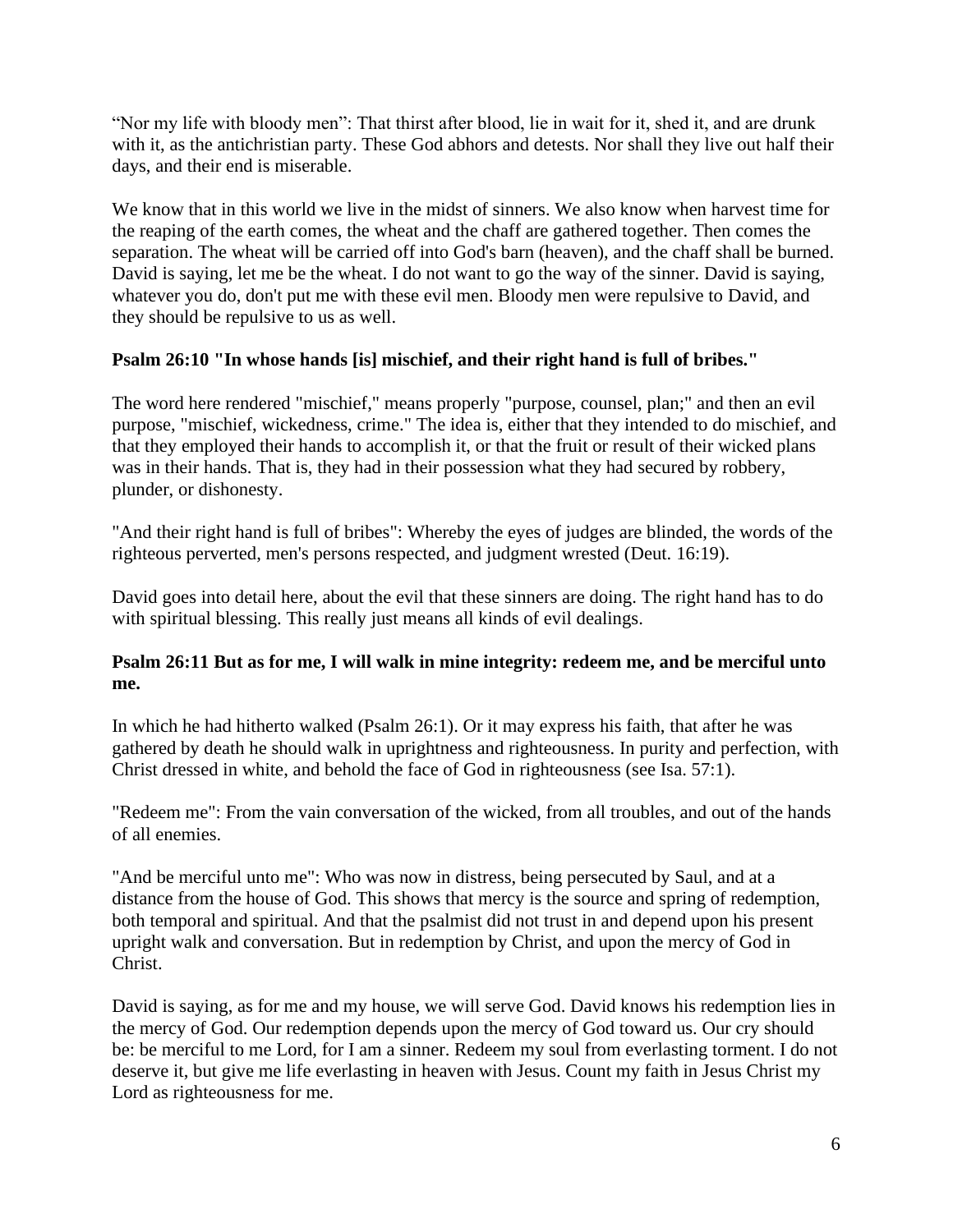#### **Psalm 26:12 "My foot standeth in an even place: in the congregations will I bless the LORD."**

Or "in a plain"; in a sure place. On Christ the sure foundation, and who is the plain way and path to eternal life (see Psalm 27:11; compare verse 1 "without wavering"). Or in the ways and worship of God, prescribed by his word. And so, denotes steadfastness and continuance in them.

"In the congregations will I bless the Lord": In the assemblies of the saints, in the churches of Christ below, and in the great congregation above, in the general assembly and church of the firstborn. Where it is the work of saints now, and will be hereafter, to praise the Lord, for all his mercies temporal and spiritual.

I have planted my feet on the solid Rock, which cannot be moved. We are told not to neglect the assembling of ourselves together. We should sing praises to God. We should praise Him from our very inner being. We should shout praises of His wonderful works. Bless the Lord, O my soul and all that is within me, bless His Holy Name. We should stand like the oak tree that cannot be moved. We should stand for God.

# **Psalm 26 Questions**

- 1. What is slide, in verse 1, similar to in our day?
- 2. What is David saying when he asks God to judge him?
- 3. What does backsliding mean?
- 4. What does purge mean?
- 5. What does Agape mean?
- 6. I could not live without the  $\qquad \qquad$  of  $\qquad$  to guide me.
- 7. A man, who does not know God, lives like no more than an \_\_\_\_\_\_\_\_\_\_\_.
- 8. What does vain mean, in verse 4?
- 9. What does dissemblers mean?
- 10. Who are Christians not to be unequally yoked with?
- 11. What does sit with the wicked show?
- 12. What is likely to happen to us, if we do not hate evil?
- 13. Who washed his hands to show his innocence in crucifying Jesus?